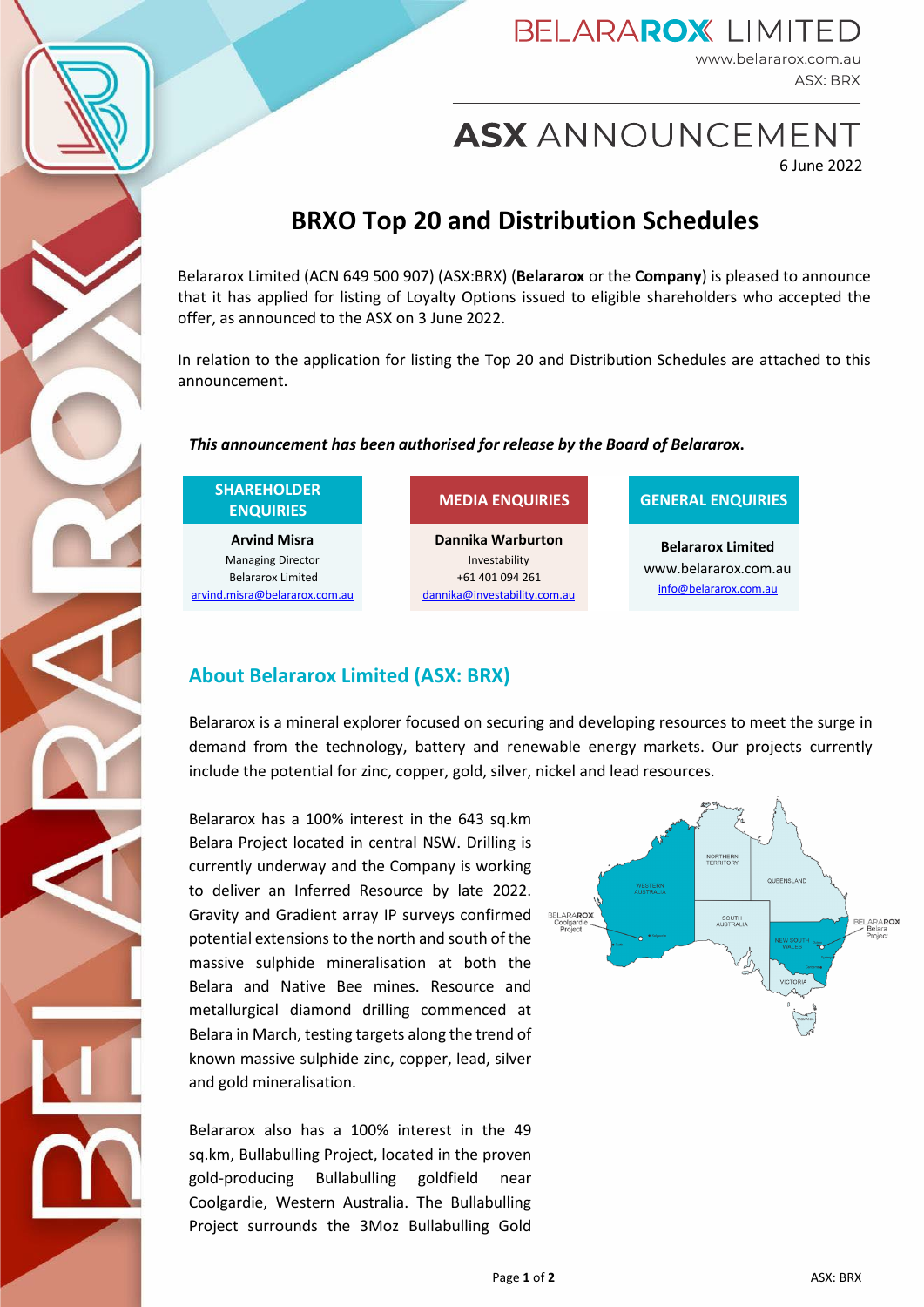Project and along strike of the Nepean Nickel mine with 3D geology and prospectivity mapping already completed and drill targets generated.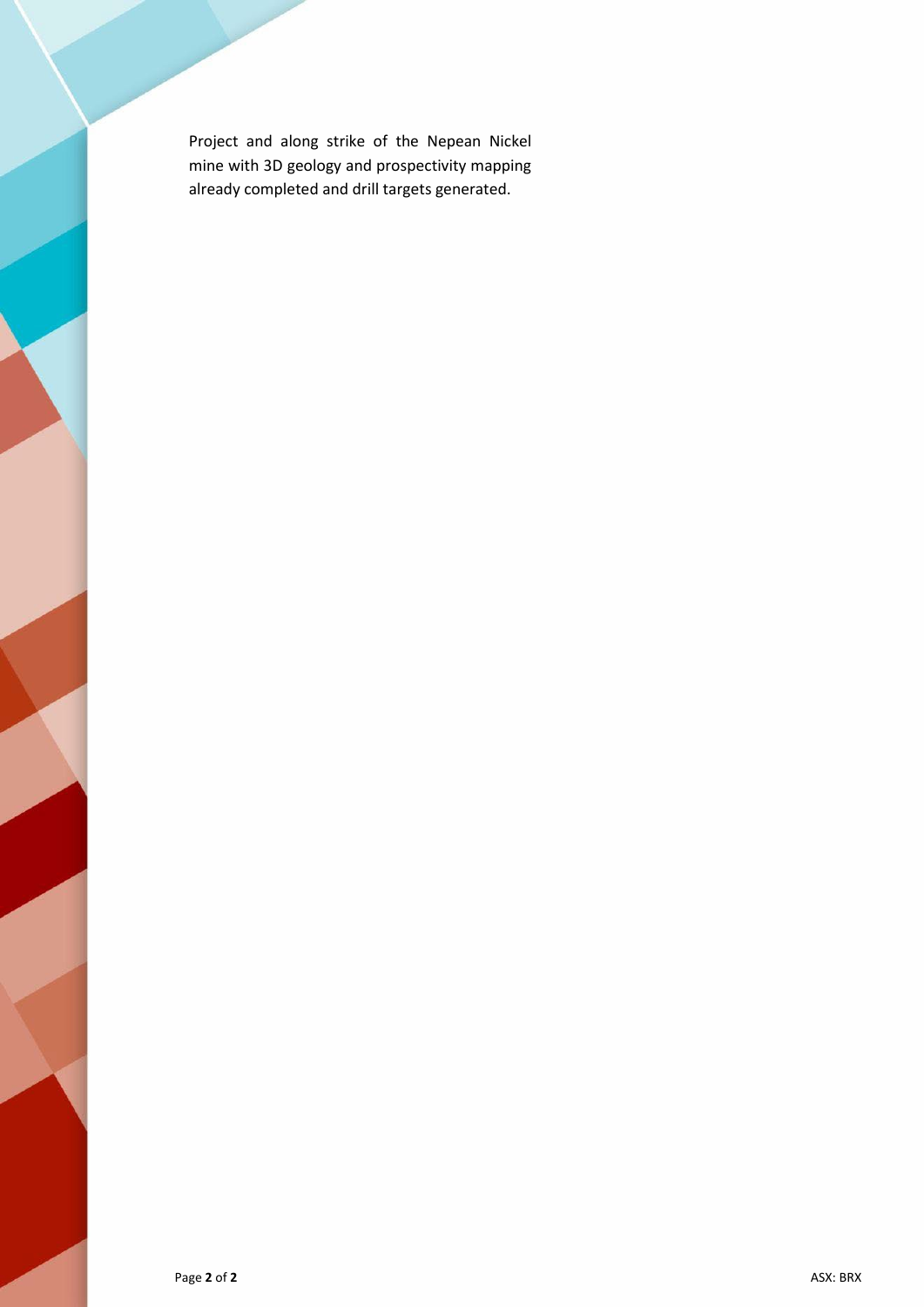# Computershare

**BELARAROX LIMITED**

### **TOP 20 LOYALTY OPTION HOLDERS**

| <b>Rank</b>                       | <b>Name</b>                                                                          | <b>Options</b> | % of Options |
|-----------------------------------|--------------------------------------------------------------------------------------|----------------|--------------|
| 1.                                | <b>MONDOROX PTY LTD</b>                                                              | 3,625,000      | 19.72        |
| 2.                                | ARANAK PTY LTD <misra a="" c="" family=""></misra>                                   | 2,250,000      | 12.24        |
| 3.                                | <b>HARDWOOD HOLDINGS PTY LTD</b>                                                     | 1,647,029      | 8.96         |
| 4.                                | MICHLANGE PTY LTD <the a="" c="" family="" nf="" warburton=""></the>                 | 1,500,000      | 8.16         |
| 5.                                | <b>GALLEON CAPITAL PTY LTD</b>                                                       | 500,000        | 2.72         |
| 6.                                | <b>DOMINIC VIRGARA</b>                                                               | 475,000        | 2.58         |
| 7.                                | CITICORP NOMINEES PTY LIMITED                                                        | 425,094        | 2.31         |
| 8.                                | <b>HARBOURLAND GROUP PTY LTD</b>                                                     | 411,133        | 2.24         |
| 9.                                | SHARIC SUPERANNUATION PTY LTD <farris a="" c="" fund="" super=""></farris>           | 325,000        | 1.77         |
| 10.                               | <b>MR STEVEN LANGFIELD</b>                                                           | 315,000        | 1.71         |
| 11.                               | VINCENT CORP PTY LTD <the a="" barbagallo="" c="" family="" v=""></the>              | 300,000        | 1.63         |
| 12.                               | <b>CELERY PTY LTD</b>                                                                | 250,000        | 1.36         |
| 13.                               | MR JULIAN VINCENT LAWS + MRS TONI LENORE LAWS < J & T LAWS SUPER A/C>                | 250,000        | 1.36         |
| 14.                               | <b>SBV CAPITAL PTY LTD</b>                                                           | 250,000        | 1.36         |
| 15.                               | WARBURTON SUPERFUND PTY LTD <warburton a="" admin="" c="" self="" sf=""></warburton> | 250,000        | 1.36         |
| 16.                               | <b>MR DOMINIC VIRGARA</b>                                                            | 225,000        | 1.22         |
| 17.                               | PARADISE BAY INTERNATIONAL PTY LTD <the a="" c="" paradise=""></the>                 | 183,750        | 1.00         |
| 18.                               | ALWAYS HOLDINGS PTY LTD <buhagiar a="" c="" superannuation=""></buhagiar>            | 175,000        | 0.95         |
| 19.                               | STEPHEN JOHN LOWE + SUZANNE LEE LOWE <lantana a="" c="" fund="" super=""></lantana>  | 135,000        | 0.73         |
| 20.                               | ROBERT TREVOR DICKINSON                                                              | 127,500        | 0.69         |
| TOP 20 HOLDERS OF LOYALTY OPTIONS |                                                                                      |                | 74.10        |
|                                   | <b>REMAINING HOLDERS BALANCE</b>                                                     | 4,759,371      | 25.90        |